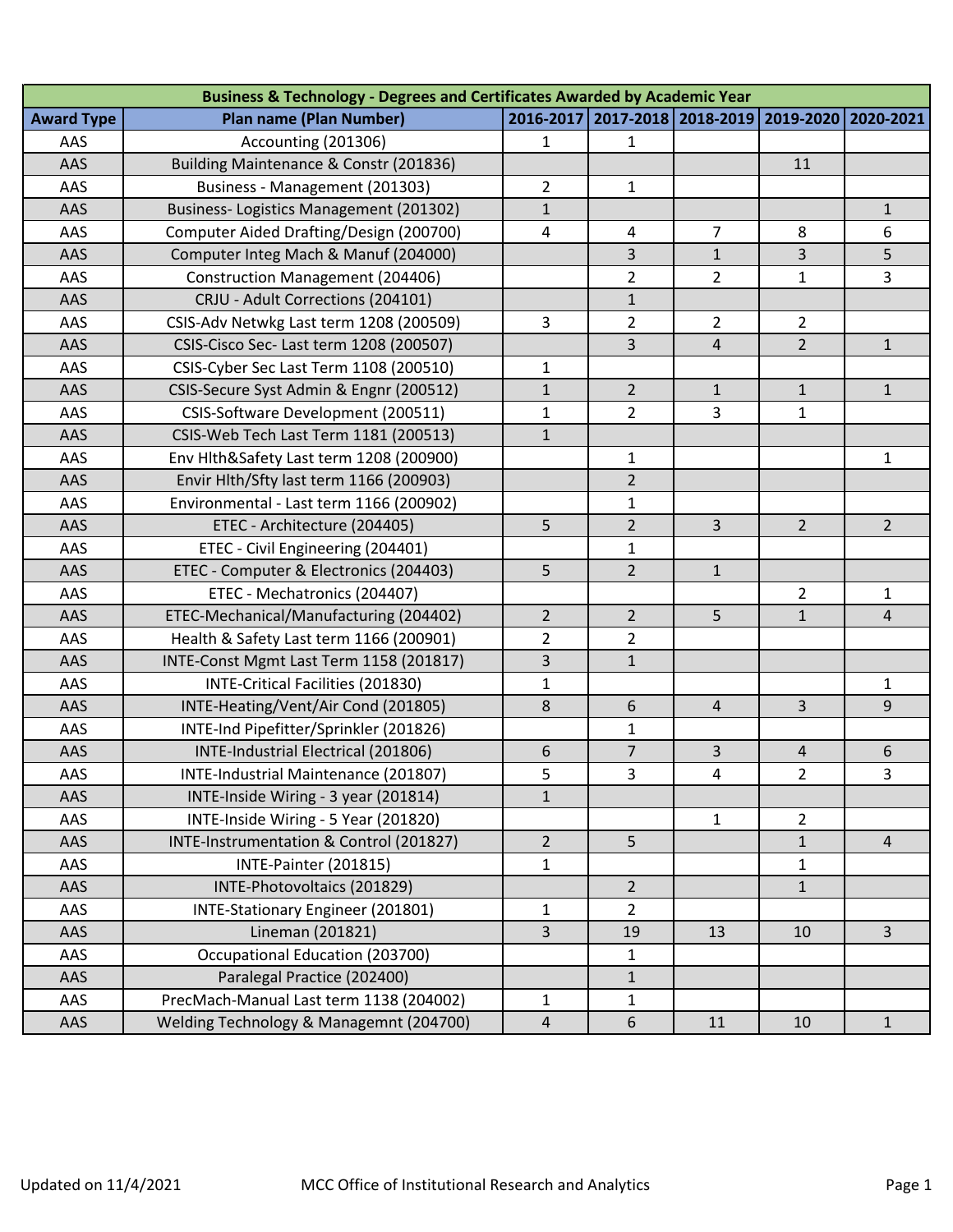| AA         | AA Business (Last Term 1146) (100002)   | $\mathbf{1}$   |                |                |                |                |
|------------|-----------------------------------------|----------------|----------------|----------------|----------------|----------------|
| AA         | Associate in Arts (100000)              | 9              | 9              | 9              | $\overline{3}$ | $\overline{4}$ |
| AA         | Associate in Arts - Teaching (100001)   |                | $\mathbf{1}$   |                |                |                |
| <b>ACS</b> | ACS-Computer Science (100103)           | $\mathbf{1}$   |                | $\mathbf{1}$   | $\mathbf{1}$   |                |
| AE         | Associate in Engineering (100201)       | $\mathbf{1}$   |                | 1              |                | $\mathbf{1}$   |
| AS         | Associate in Science-Biology (100301)   |                | $\overline{2}$ |                |                |                |
| <b>CRT</b> | Adv Computer Integ Mach & Manu (307800) |                |                | 3              | 1              | 5              |
| <b>CRT</b> | BLDM Level 1 Pre-Apprenticeshp (405400) |                |                | 14             |                | $\overline{4}$ |
| <b>CRT</b> | BLDM Level 2 (306501)                   |                |                |                | 13             | 3              |
| <b>CRT</b> | CADD Certificate (403100)               | 11             | 39             | 33             | 40             | 21             |
| <b>CRT</b> | CCENT&CCNA Cert-Last term 1208 (405100) |                | 6              | 4              | 16             |                |
| <b>CRT</b> | CCNA & Sec Cert-Last term 1208 (305400) | $\overline{2}$ |                | $\overline{2}$ | $\mathbf{1}$   |                |
| <b>CRT</b> | CCNA &Tech Cert-Last term 1208 (305100) |                | $\mathbf{1}$   |                | $\mathbf{1}$   |                |
| <b>CRT</b> | CCNA&CCNP Cert- Last term 1208 (305500) |                | 5              |                | $\overline{2}$ |                |
| <b>CRT</b> | Cisco Academy - Last Term 1158 (402400) |                | 3              | $\mathbf{1}$   |                |                |
| <b>CRT</b> | Computer & User Support Cert (405200)   | $\mathbf{1}$   |                | $\overline{2}$ |                |                |
| <b>CRT</b> | Construction Management Certif (308700) |                |                | $\overline{a}$ | 4              | 10             |
| <b>CRT</b> | Env Hlth&Sfty - Last term 1208 (301700) |                | $\mathbf{1}$   | $\overline{2}$ |                |                |
| <b>CRT</b> | ETEC Bldg Info Modeling Cert (405300)   |                |                |                |                | $\overline{2}$ |
| <b>CRT</b> | Fire Academy (402200)                   | $\mathbf{1}$   |                | $\mathbf{1}$   |                | $\mathbf{1}$   |
| <b>CRT</b> | General Education Certificate (306700)  | 8              | 10             | 9              | 4              | $\overline{4}$ |
| <b>CRT</b> | Geographic Info Systems Cert (305200)   |                | $\mathbf{1}$   |                |                |                |
| <b>CRT</b> | Industrial Automtn/Mechatr II (308000)  |                | $\mathbf{1}$   | 3              | 1              | $\overline{2}$ |
| <b>CRT</b> | Industrial Automtn/Mechatr III (308100) | $\mathbf{1}$   |                | $\mathbf{1}$   |                | $\mathbf{1}$   |
| <b>CRT</b> | Industrial Technology Level I (404500)  | $\mathbf{1}$   | $\overline{3}$ | 32             | 24             | 27             |
| <b>CRT</b> | INTE-Apprenticeship Cert (308800)       |                |                |                |                | 18             |
| <b>CRT</b> | INTE-HVAC Advanced Certificate (302000) | 8              | 12             | 10             | 10             | 10             |
| <b>CRT</b> | INTE-HVAC Certificate (402100)          | 35             | 70             | 62             | 55             | 50             |
| <b>CRT</b> | INTE-Industrial Electricl Cert (302100) | $\overline{2}$ | 5              | 3              | 4              | 5              |
| <b>CRT</b> | INTE-Industrial Maintn Cert (302200)    | $\overline{2}$ | $\mathbf{1}$   | 6              | $\overline{4}$ | $\overline{2}$ |
| <b>CRT</b> | INTE-Industrial Millwright Cer (302400) | $\mathbf{1}$   |                |                |                |                |
| <b>CRT</b> | INTE-Instrumentation Level III (308300) |                | $\mathbf{1}$   |                |                |                |
| <b>CRT</b> | INTE-Lineman Certificate (306200)       | 26             | 20             | 31             | 30             | 29             |
| <b>CRT</b> | INTE-Maintenance Mechanic (307900)      |                |                | $\mathbf{1}$   | $\mathbf{1}$   |                |
| <b>CRT</b> | INTE-Photovoltaics Certificate (403400) | $\mathbf{1}$   |                | 3              |                |                |
| <b>CRT</b> | INTE-PLC (Last term 1148) (306400)      | $\overline{2}$ |                |                |                |                |
| <b>CRT</b> | INTE-Stationary Engineer Cert (302500)  |                | $\mathbf{1}$   |                |                |                |
| <b>CRT</b> | Lathe Certificate (404000)              | 6              | 23             | 15             | 15             | 11             |
| <b>CRT</b> | Mill Certificate (404100)               | 6              | 23             | 12             | $\overline{7}$ | 14             |
| <b>CRT</b> | Software Development Certific (306800)  |                |                | $\mathbf{1}$   | $\overline{2}$ | $\mathbf{1}$   |
| <b>CRT</b> | Stationary Engr-HVAC (404600)           | 3              | 1              | 9              | 11             | 10             |
| <b>CRT</b> | Welding Construction Certif (404400)    | 10             | 30             | 16             | 14             | 20             |
| <b>CRT</b> | Welding GMAW (AWS Modular Crt) (403900) | 8              | 23             | 17             | 14             | 14             |
| <b>CRT</b> | Welding GMAW/GTAW (AWS ModCrt) (403200) | 13             | 35             | 29             | 21             | 24             |